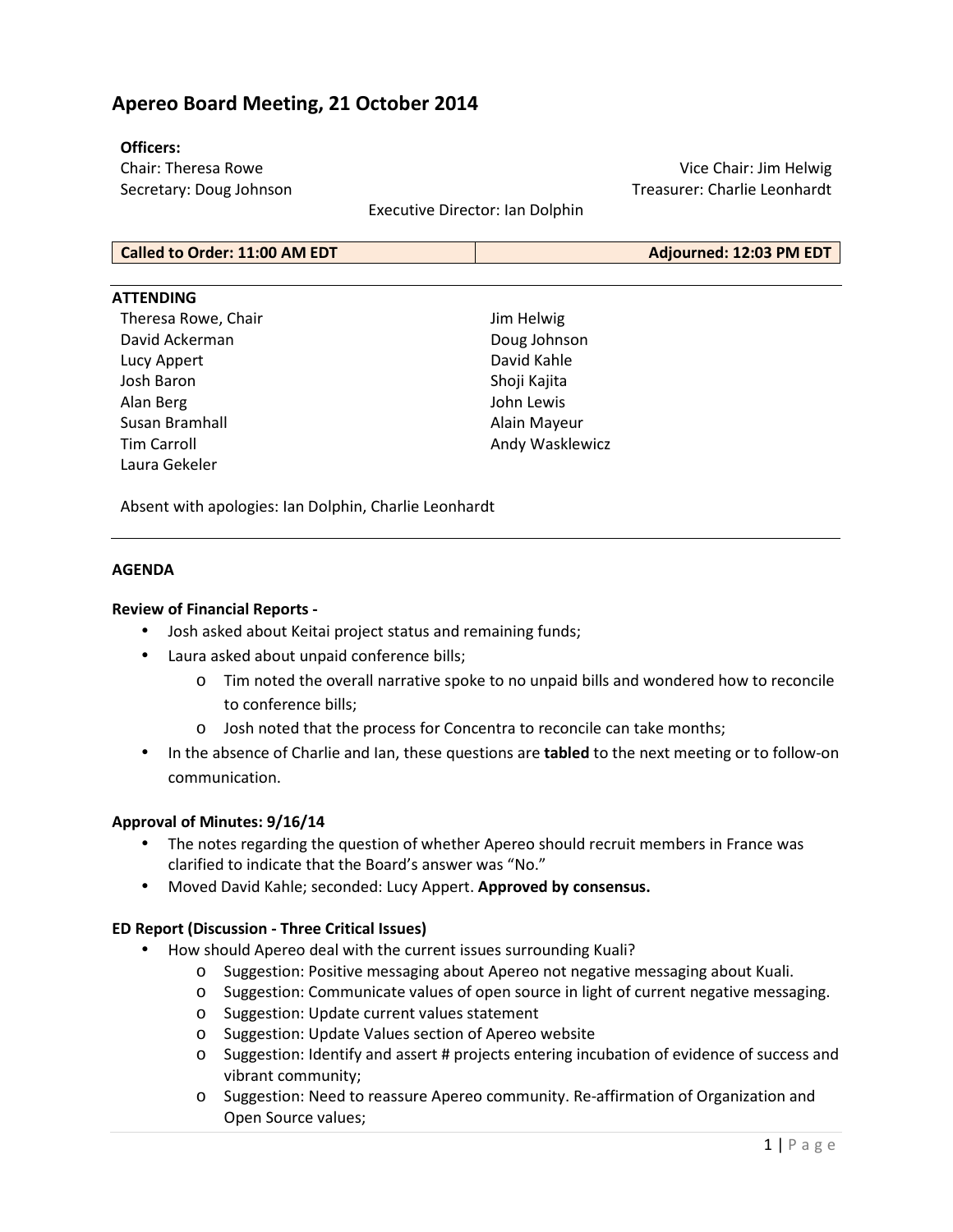- o Discussion: Should we make a statement re. Affero GPL license? **Tabled: Josh will work on this.**
- o **Recommendation: Have Ian develop and send a message to Apereo Community drawing attention to and re-affirming Apereo Values. This statement should be broad enough to also speak to the larger public if and when forwarded outside the Community.**
- **i990 Review** 
	- $\circ$  Suggestion: Board members are currently identify as spending zero hours. Should this be edited to avoid impression that Board is not meeting?
	- o Schedule O (Board Conflict of Interest Statements) is not there; should this be included?
	- o Question: What are next steps with this?
	- o **Board would like to see a final draft before it is filed.**
- **Apereo OAE Update (Josh and Nico)** 
	- o OAE is designed for academic collaboration;
	- o User-led/design-led: development based on UI/UX feedback;
	- o Multi-tenant system: each institution gets own skin, users, etc.; but multi-tenancy allows for permeability across institutions;
	- o 8 major releases in the last year;
	- o Multiple language translations already completed;
	- o Project working to get into many access management confederations to facilitate institutional adoption;
	- o Graduated as incubation project end of June 2014;
	- $\circ$  Current environment with multiple tenants has been up for more than a year with zero downtime;
	- o Project preparing to ramp up recruitment of new users.
	- o **Question:** Is there a marketing brochure available to promote OEA? **Answer**: OEA website being finalized; other promotional materials will follow.
	- o **Suggestion: Marketing needs to discuss relationship between OAE and the traditional LMS.**
	- o **Recommendation: Board should start using OAE.**
- **Trademark Policy** 
	- o **Send any last comments to Ian no later than Monday, 27 October**

### **Pending Board Reports**

- Action Item: Subcommittee Membership Dues Structure (Ian, Doug, David, Charlie) o Almost has a meeting organized.
- Action Item: Subcommittee Leveraging HE Marketing programs & students (Josh Baron, Theresa Rowe, New Board member )
	- o Movement taking place in terms of developing marketing models.
- Action Item: Scorecard metrics for organizational health, leading to performance goals (Ian)

### **Participation Calendar:**

9/29 Educause Week 10/21 Board Call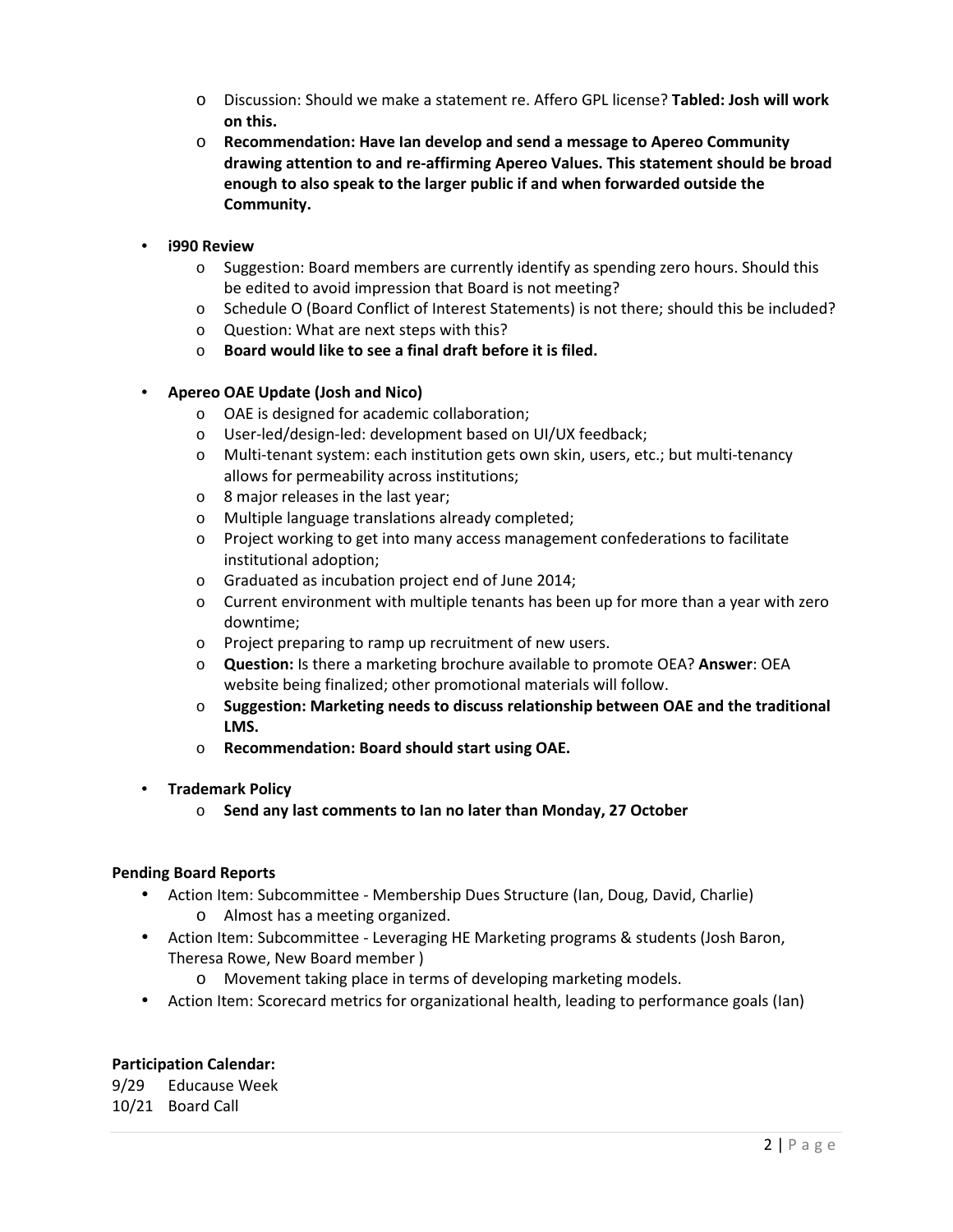11/18 Board Call - Finalization of Nominations for Board Officers 12/16 Board Call

## **Adjournment:**

• **Moved: John Lewis. Seconded: Alan Berg. Meeting adjourned at 12:03 PM (EDT)**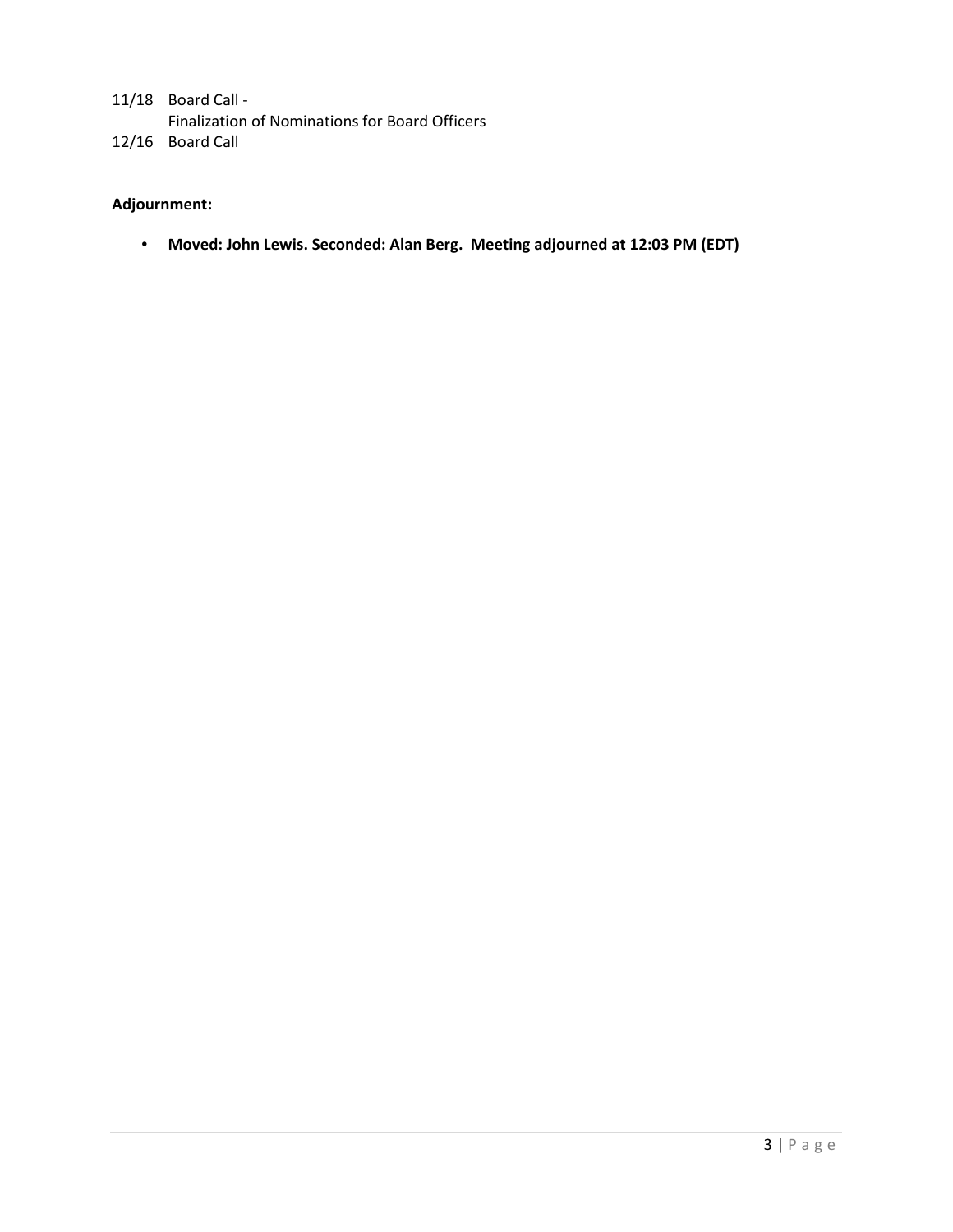# **Pending Action Items**

[Note: Recently completed Action Items are in **Brown** and will be removed I the next iteration of the Board Minutes]

- 1. **Executive Director Performance Goals** (21 January 2014)
	- Ian will draw up a draft set of performance goals; these shall be a topic of conversation for a future meeting. Theresa will approve the final set of goals.
	- Draft job description is now in review; performance goals will be drafted in light of the final job description. **[22 April 2014]**
	- Job description approved **[1 June 2014]**
- 2. **Additional Position Discussion** (21 January 2014)
	- Adding an additional staff member is primarily a budget issue. Chicken-egg issue: budget for staff not really available; but the new position may be important for generating additional revenue.
	- Board will discuss this as part of the financial discussion next month. *Note: Discussed but not yet resolved.*

## **3. Discuss presence of commercial affiliates on Board** (18 March 2014)

- There is broad agreement across the Board that the vendor viewpoint is a valuable perspective
- How to deal with vendors and board representation should be defined and rules added to the by-laws.
- Addressed (?) in August by adding a second vendor representative to the Board.
	- i. *Should this (two commercial affiliate members) become standard practice; or does this issue require more consideration, discussion, edits to by-laws, etc.?*

## **4. Membership/Dues Structure Subcommittee**

- a. Membership/dues structure (Ian, Doug, David, Charlie, Alan)
	- i. donations structure including charitable contribution
	- ii. Marketing! (see Communications below)
	- iii. Target: 90 days (Sept.)

## **5. HE Marketing Subcommittee**

- a. Leveraging HE Marketing programs & students (Josh Baron, Theresa Rowe, New Board Member)
	- i. Internships? Becoming part of the fabric of learning for HE institutions
- **6. Ian will approach current users about implications of their use of "Sakai"**

## **7. Register important service and trademarks ASAP (Ian, John Lewis)**

- a. Add "Register trade and service marks" step to incubation process; beef up material discussing this;
- b. Develop policy and Licensing rules.